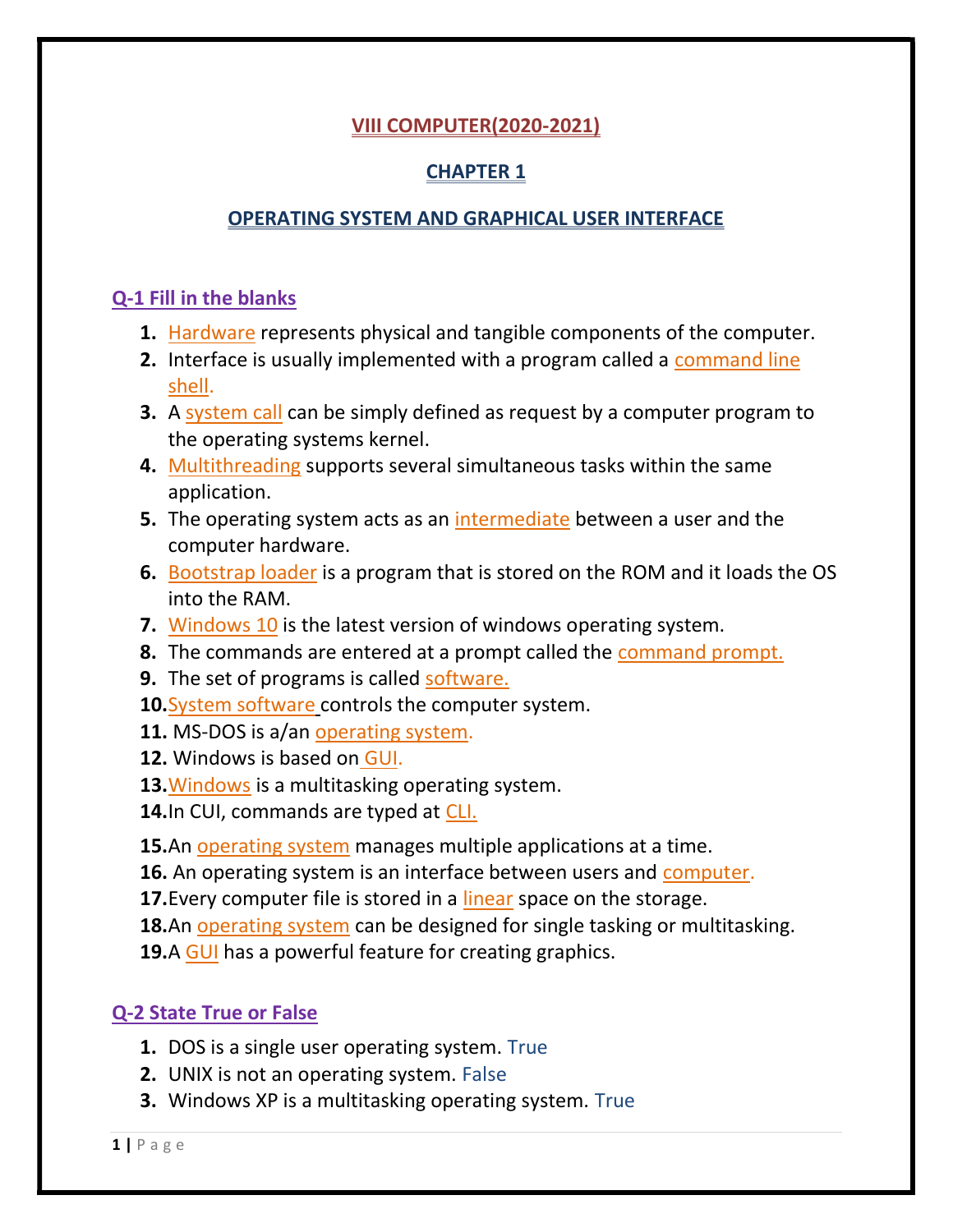- 4. An operating system cannot manage main memory. False
- 5. An operating system is capable of installing hardware devices. True
- 6. Application software controls all the functions of a computer. False
- 7. Microsoft word is a popular operating system. False
- 8. Windows 100 is an operating system. True
- 9. GUI means Graphical User Input. False
- 10. Icons are not the elements of the GUI. False
- 11. In windows, we can open only one program at a time. False

#### Q-3 Choose the correct answer

- 1. Operating system is also called \_\_\_\_\_\_\_\_ software. a) Application b)system c) DOS d) Windows
- **2.** Linux is  $a/\text{an}$   $\qquad$ . A) Operating System b) Microsoft c) Windows d) Mac
- **3.** A \_\_\_\_\_\_\_ uses picture (called icons) and menus displayed on the screen to send commands to the computer system.

a) Command- based user interface b) GUI c) System utility d) API

- **4.** Operating system of a computer \_\_\_\_\_\_\_\_\_. a) Enables the programmer to draw a flowchart
	- b) Links a program with subroutine with reference
	- c) Provides a layer, user friendly interface
	- d) None of the above
- **5.** The term 'operating system' means  $\qquad \qquad$ .
	- a) A set of programs which controls computer working
	- b) The way a user operates the computer system
	- c) Conversion of high level language to machine language
	- d) The way computer operator works.

### Q-4 Answer in one word

- 1. Which operating system allows for multiple users to use the same computer at the same time or different time?
	- A: Multiuser
- 2. Which operating system is capable of supporting and utilizing more than one computer processor?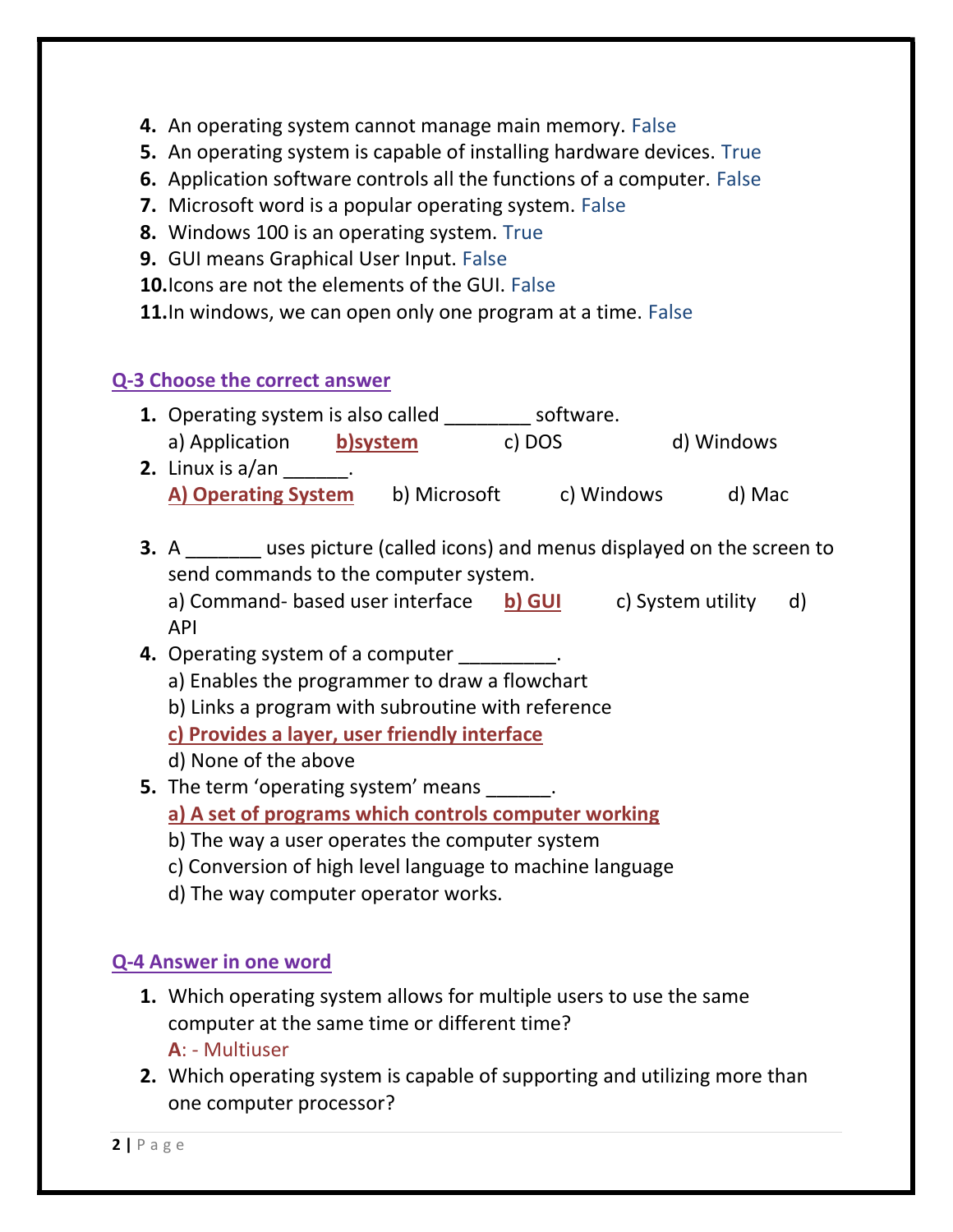### A: - Multiprocessing

3. Name any one operating system.

A;- UNIX

4. What enables a CPU to switch its attention between the requested tasks of two or more programs?

A:-Time-Slice Multitasking

- 5. What supports several simultaneous tasks within the same application? A:- Multithreading
- 6. Which interface made possible for a mouse to be used with a computer? A:-GUI
- 7. What manages the memory of the computer in operating system? A:-Memory Management
- 8. Which operating system was developed by Google? A:- Android
- 9. Which is a very user-friendly operating system? A:- Windows
- 10. Which module of an operating system protects the resources and information of a computer system against unauthorized access? A:- Security

# Q-5 Define the Following

- 1. System Call: A system call can be simply defined as a request by a computer program to the operating system's kernel.
- 2. Device Driver: A device driver is s computer program that controls a particular device attached to a computer.
- 3. **UNIX:** UNIX is a computer operating system used most commonly in servers and workstations.
- 4. LINUX: LINUX is UNIX like operating system that was designed to provide personal computer users to provide a very low cost operating system.
- 5. Windows : It is a personal computer operating system from Microsoft Windows contains built in networking which allows user to share file and application with each other.
- 6. Operating System :- An Operating System is a set of commands which can perform a specific task on the computer and helps the user to interact with the computer.
- 7. **GUI** :- A GUI operating system contains graphics and icons and is commonly navigated by using a computer mouse.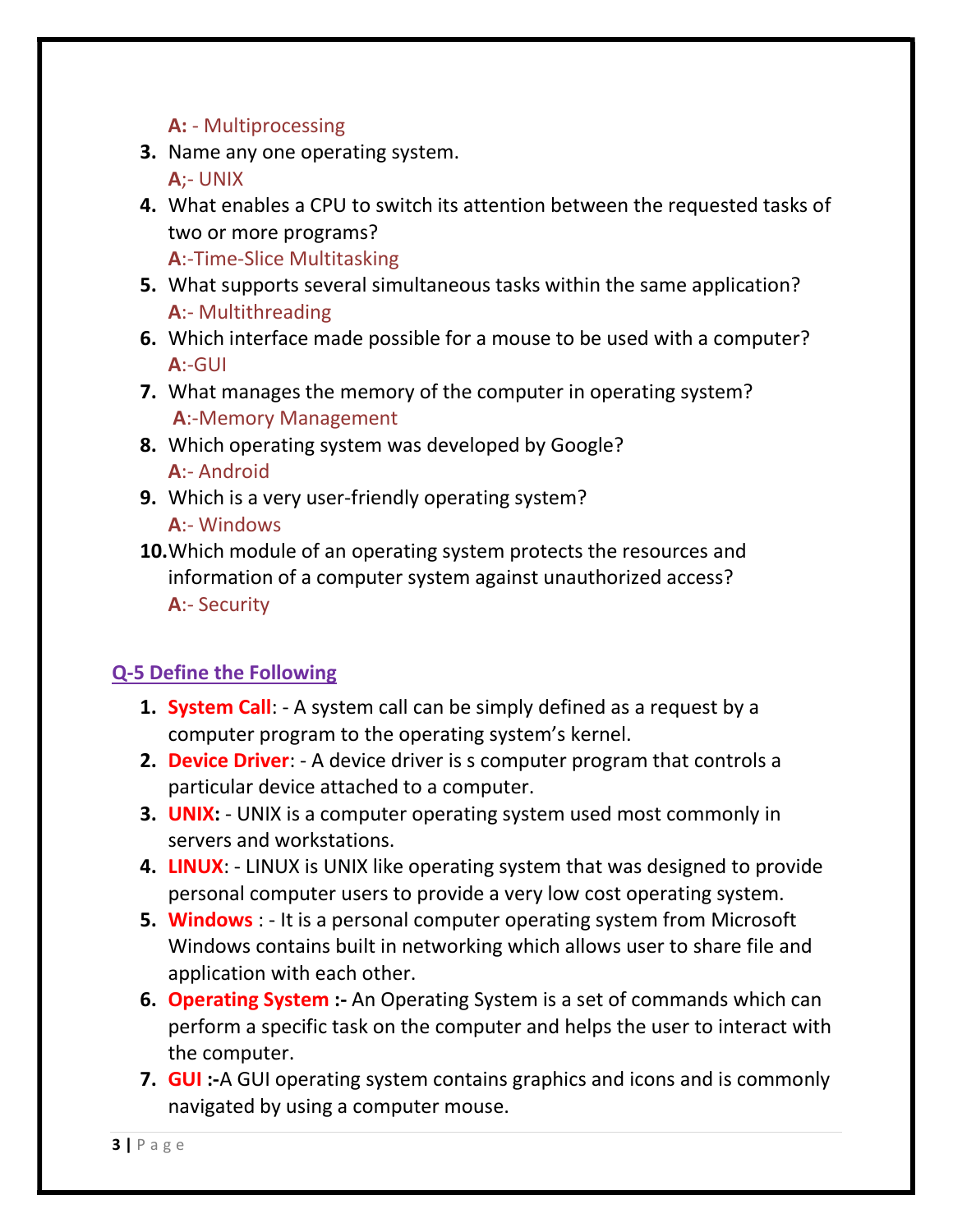### Q-6 Answer the Following

#### 1. What is an operating system? Name any four operating systems.

Ans:- An operating system is a set of commands which can perform a specific task on the computer and helps the user to interface with the computer . It is also system software.

Windows, UNIX, LINUX, MS DOS

#### 2. What ate the functions of operating system?

Ans:-functions of operating system are,

- $\triangleright$  Input and output management
- $\triangleright$  Memory management
- $\triangleright$  Processor management
- $\triangleright$  Runs software
- $\triangleright$  Establishment and enforcement of a priority system

#### 3. What are the features of operating system?

Ans :- Various features of operating system are,

- $\triangleright$  Interface: OS is an interface between user and computer.
- $\triangleright$  System Call: It is a request by computer program to OS Kernel.
- $\triangleright$  Device Drivers: It controls a computer program a particular device attached to a computer.
- $\triangleright$  File System: Every computer file is stored in a linear space on storage.
- $\triangleright$  Security : A user can use password to secure the system.

#### 4. What are the advantages of GUI?

Ans :-The advantages of GUI are,

- 1. Easy to use  $\rightarrow$  A GUI is easy to use
- 2. Visual Elements  $\rightarrow$  Visual elements such as desktop icons, to navigate and operate software.
- 3. Uses of Devices  $\rightarrow$  It is very easy to install mouse, printer, web camera, scanner etc.
- 4. Multitasking  $\rightarrow$  A user can work on more than one application at a time.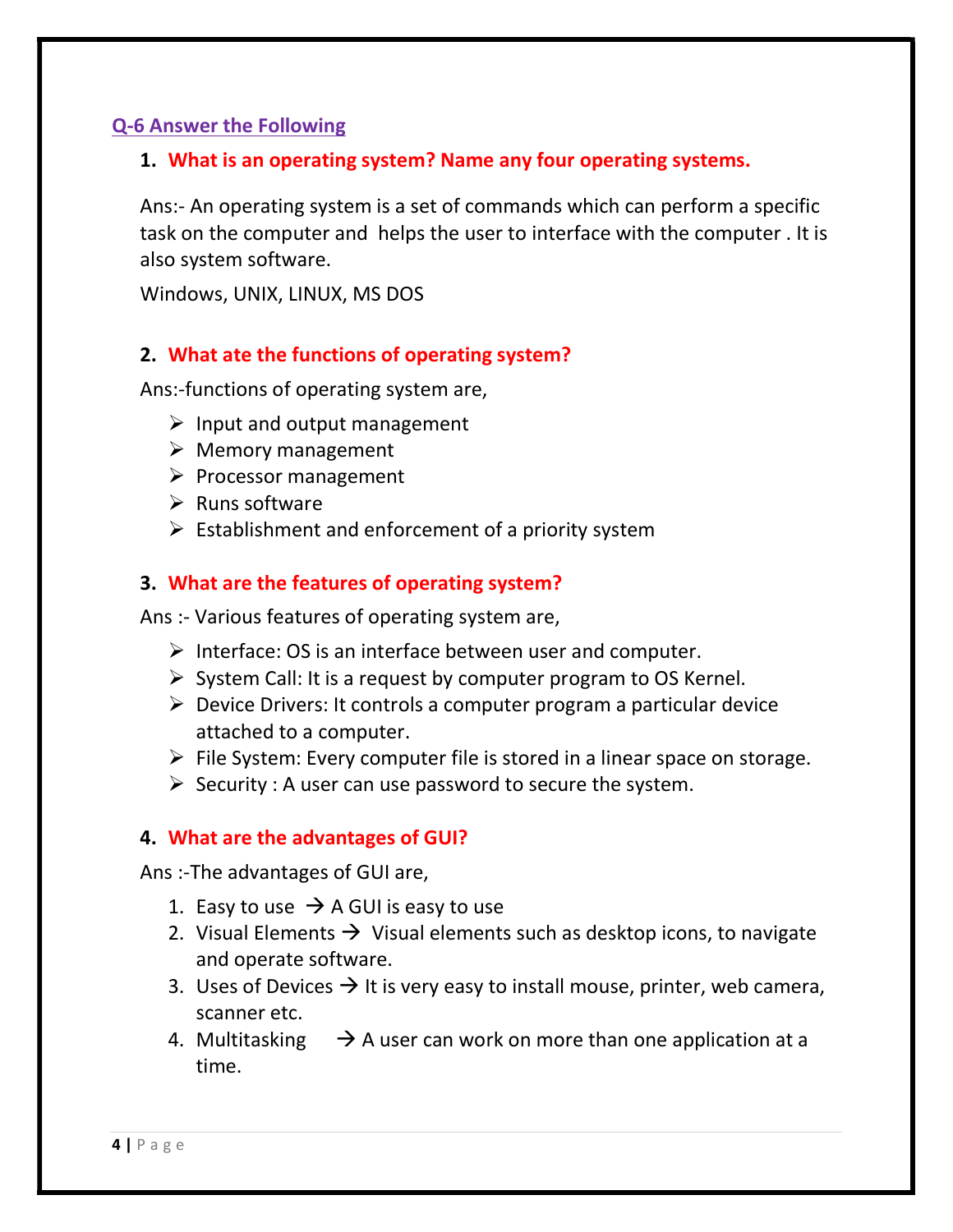- 5. Ease of use of commands $\rightarrow$ A user has not to type commands line interface.
- 6. Powerful Features  $\rightarrow$  A GUI has powerful features for creating graphics, audio and video.

#### 5. Write any three differences between CUI and GUI.

Ans $:$ 

| <b>CUI</b>                      |  |  |                                 | GUI                                                                                                      |
|---------------------------------|--|--|---------------------------------|----------------------------------------------------------------------------------------------------------|
| Accuracy of typed               |  |  |                                 | command   No accuracy required from the user.                                                            |
| depends on the user.            |  |  |                                 |                                                                                                          |
| Graphics, charts cannot prepare |  |  |                                 | High quality graphics and chars can<br>prepare.                                                          |
| key board                       |  |  | Command is to be typed from the | Command is to be selectee through<br>the help of On command<br>line<br>interface. Mouse or function key. |
| Multitasking not possible.      |  |  |                                 | Multitasking possible.                                                                                   |

### 6. Explain various types of operating system.

Ans:- Various types of Operating system.

- GUI -- A GUI operating system contains graphics and icons and is commonly navigated by using a computer mouse.
- Multiuser A multiuser operating system allows for multiple users to use the same computer at the same time.
- Multiprocessing An operating system capable of supporting and utilizing more than one computer processor.
- $\bullet$  Multitasking An operating system that is capable of allowing multiple software processes to run at the same time.
- Multithreading An operating system that allows different part of a software program to run concurrently.

### 7. Explain BOSS operating system.

Ans :- BOSS stands for Bharat Operating System Solution .It is the Linux distribution based on Debian Linux and is customized for high performance, currently Boss GNU /Linux Desktop is available in all the official Indian Languages.